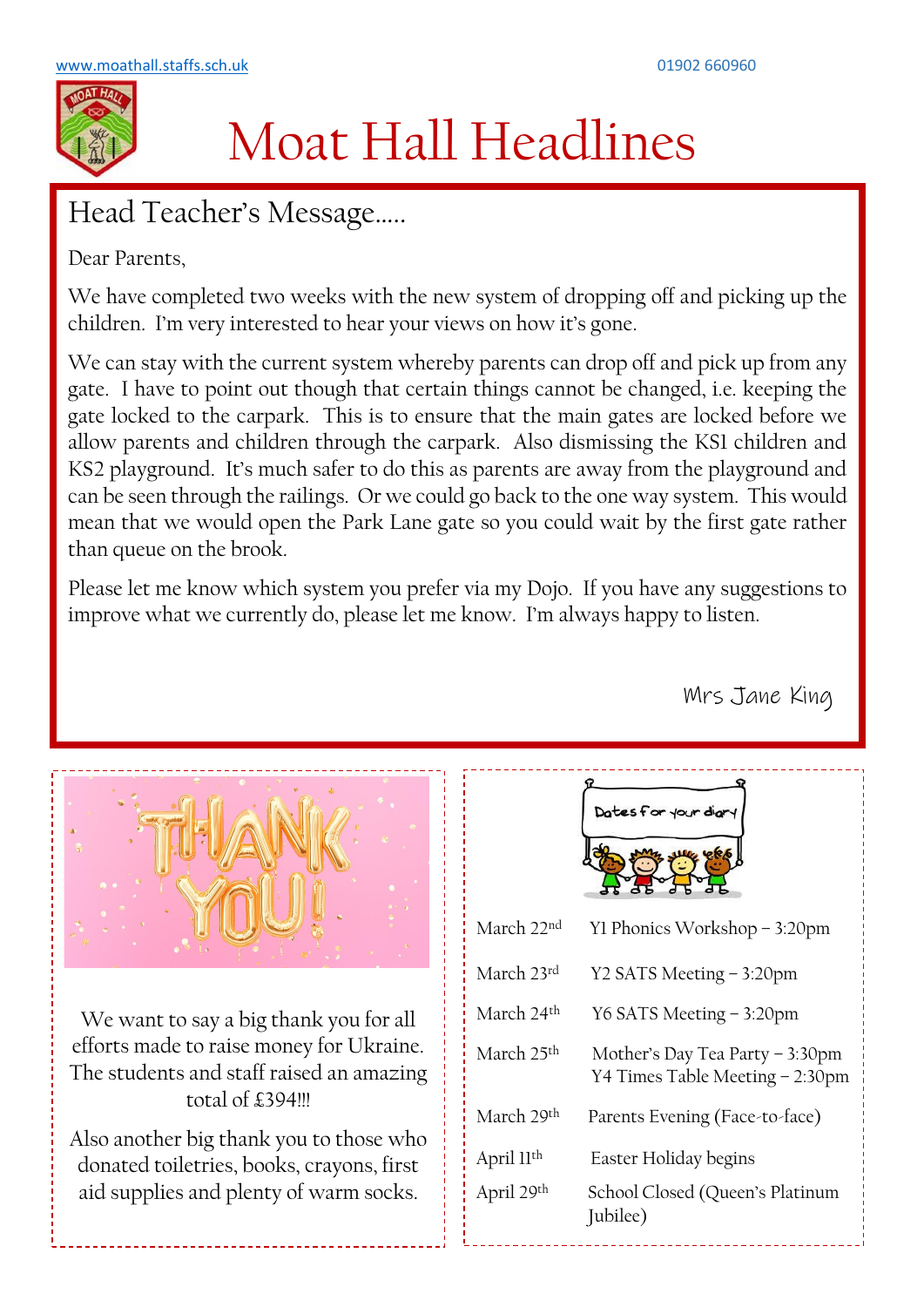

It is important that children attend school EVERY DAY! Unless they are too ill or have COVID symptoms.

Please ensure that your child is on time every day, gates are open at

\*\*\*\*\*\*\*\*\*\*\*\*\*\*\*\*\*\*\*\*\*\*\*\*\*\*\*\*\*\*\*\*\*\*\*\*\*\*\*\*\*\*\*\*\*

8:30am until 8:50am. We have structured the school day to achieve maximum learning opportunities and so if your child is late, this not only impacts on their learning but can also lead to a penalty notice for persistent lateness.

| <b>RB</b> Butterflies | 88.4%    |
|-----------------------|----------|
| RS Butterflies        | 92.7%    |
| 1 Leeds               | 87.2%    |
| $1/2$ Ludlow          | 91.2%    |
| 2 Dover               | 91.6%    |
| 3 Stirling            | 75.6%    |
| 4 Balmoral            | 90.4%    |
| 4 Windsor             | $90.4\%$ |
| 5 Edinburgh           | 92%      |
| 5 Warwick             | 94.6%    |
| 6 Conwy               | 96%      |
| 6 Harlech             | 92.6%    |

Well-done to 6 Conwy who have claimed 1<sup>st</sup> place with an impressive 96% attendance, 5 Warwick have taken second place with 94.6% and RS Reception are in at third with 92%.

COVID UPDATE! As we all know Covid cases are still occurring and we have had a significant number of cases over the last couple of weeks. Can we please remind you to keep testing and if your child receives a positive result to test on day 5. Only after two consecutive negative tests can children return to school.

Come & Create! 31st March from 9-10:30a, we are holding a come and create session where the children can create some Easter inspired crafts.

 $\overline{a}$ 



 $\mathcal{D} \subset \mathcal{D}$  of  $\mathcal{D} \subset \mathcal{D}$ 

Our very own Easter Bunnies will be out and about next week selling raffle tickets for our "Big Easter Raffle" If your child would like to be in with the chance of winning one of our choccy egg prizes they can purchase an entry for just 20p! Or 6 entries for £1 Good Luck!!